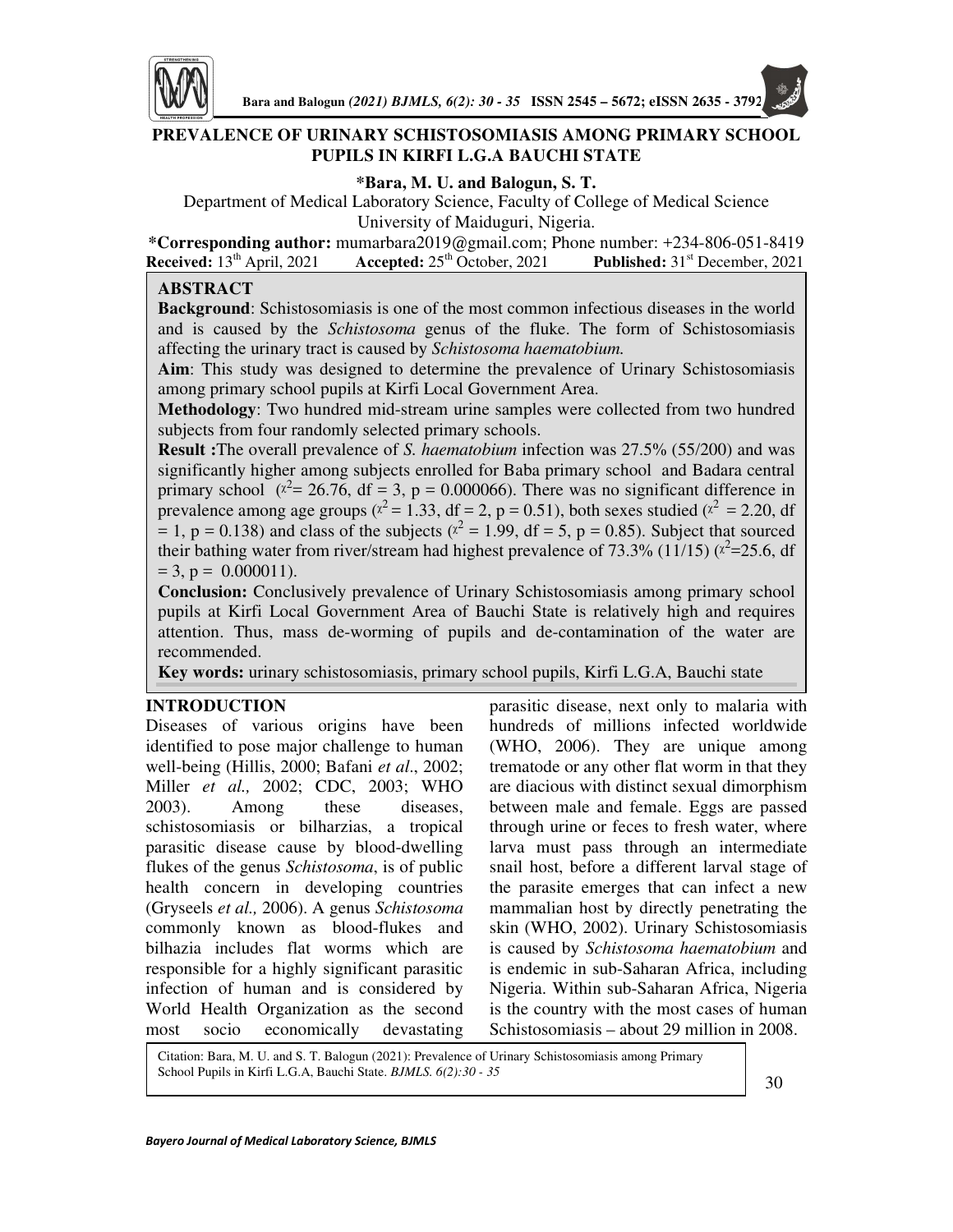*Bayero Journal of Medical Laboratory Science, BJMLS*  In Nigeria, urinary schistosomiasis is wide spread in both rural and urban communities, with prevalence ranging between 2% and 90% and vast majority of cases occurring among the poor and marginalizes. It has been reported in all 36 states of Nigeria including the Federal Capital Territory. The disease is associated with water resources development project such as dams and irrigation schemes, and slow-flowing and stagnant water which support the breeding and survival of snail intermediate host. The resident of communities around such water development projects or in land water whose style of life regular contact with the contaminated water are at a great risk of the disease, most importantly, the school-aged children (Tayo *et al.,* 1980). The problem of lack of pure and portable water supply in school and homes in Kirfi Local Government Area makes the children at high risk of exposure to Schistosomiasis and implication of this disease in the children affects socio-economic development of country (Nnoruka, 2000). Those at high risk of infection are people involved in fishing activities, farming, padding of canoes, swimming and possible handling of infected snail host during collection of edible ones (WHO, 1985). Although schistosomiasis can be fatal, most infected individuals suffer from chronic debilitating symptoms such as anemia, haematuria and fatigue. Schistosomiasis is prevalent but the associated morbidity is low and varied (Gryseel *et al.,* 2006). Based on 200 million infected people worldwide, the total number of disability adjusted life years (DALY) lost to schistosomiasis is estimated at 1.532 million per year of which 77% are in sub-Saharan Africa (Lopez *et al.,* 2006). Meta analysis indicated a mortality estimate up to 280,000 deaths annually in sub-Saharan Africa alone (Vander Werd *et al*., 2006,). Although the intimate connection between conflict and Neglected Tropical disease (NTD) such as schistosomiasis is known (Beyrer*et al*., 2007), the prevention and control of such disease in conflict and emergency setting are often neglected. In such context, more emphasis is given for life saving services and disease of epidemic importance. If the prevention and control of such disease do occur, they are often uncoordinated and driven by the occurrence of a cluster of cases. Urinary Schistosomiasis can be controlled by the provision of latrines and urinals or the introduction of effective sewage disposal system. The provision of civilized swimming pool or recreational activities would serve as a good control measures for the spread of the diseases (Gracio *et al.,* 1992). Wearing foot wear to protect the legs could also be a good protective measure against active penetration by the cercariae of the schistosoma (Amamo *et al.,* 1990).

# **MATERIALS AND METHODS**

Between March – April, 2013, mid-stream urine sample was collected from 200 subjects enrolled from four selected primary schools (Bara central primary school, Baba primary school, Kirfi- Cheledi central primary school and Badara central primary school). Ethical approval for the study was obtained from the Health Department, Kirfi Local Government secretariat.

 A letter of introduction was given to the headmaster of each school and verbal informed consent was obtained from the subjects. Questionnaire was used to collect demographic data. The inclusion criteria were:

Subjects attending any of the selected schools, Residence within Kirfi Local Government Area and have not travelled out of the area in the preceding four weeks. Clearance from Head teacher and informed consent of the subjects or/and the parent/guardians. The exclusion criteria were:Failure to secure parents/guardians' consent and Menstruation in female subjects **Sample Collection and Analysis** 

The student were given the sterile, dry, wide necked leak proof container and requested 20ml specimen and were explained how to collect the urine with as little contamination as possible (Cheesbrough, 2006)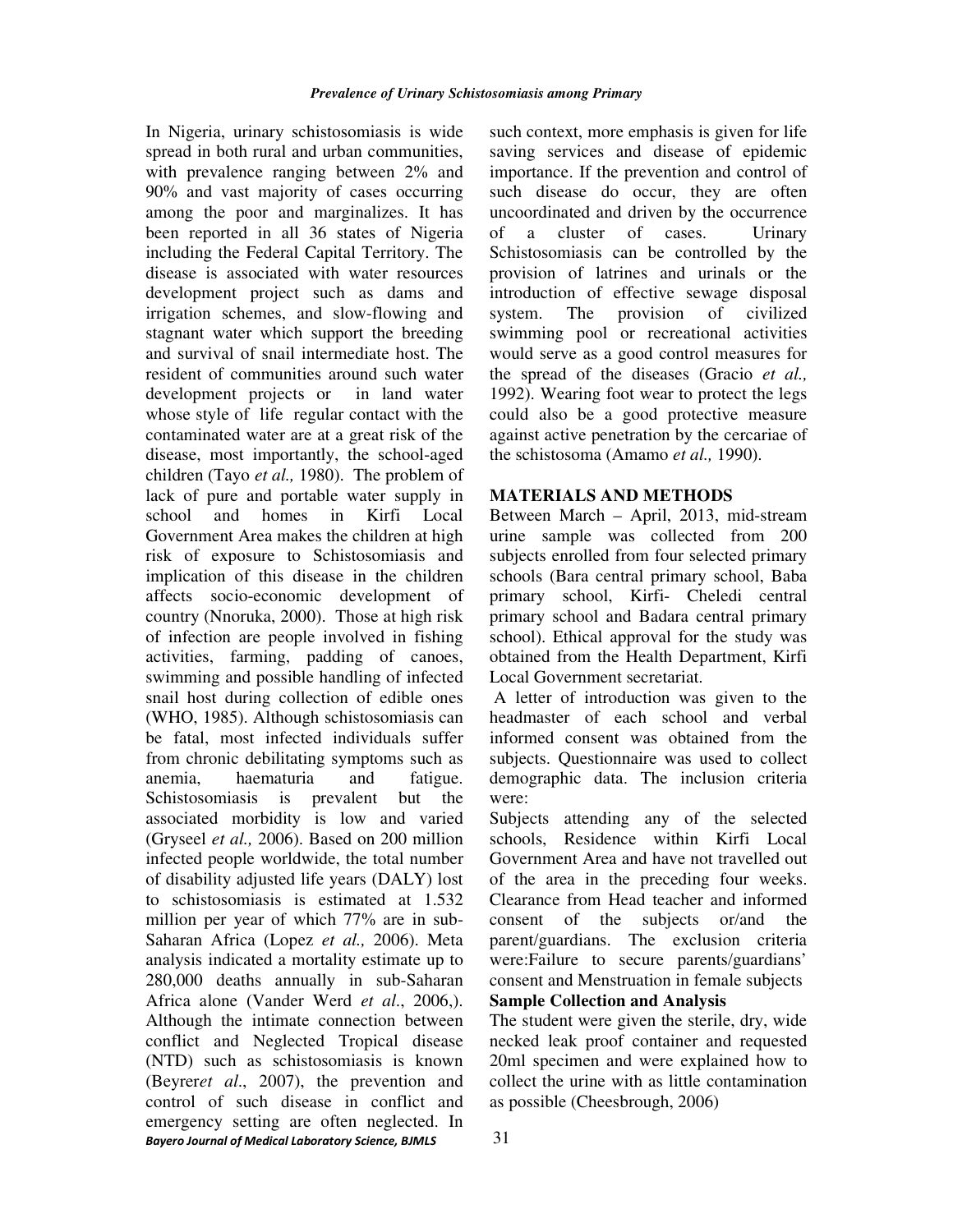### **Analysis**

The urine samples were collected and shake well and allow it to sediment for One hour, at the end of the one hour the sediment were carefully withdrawn without disturbing the sediment, the sediment was transferred to centrifuge and centrifuge for 5 minutes at 500g. The supernatant was then discarded and sediment examined as wet preparation using x10 objectives to search for ova of *Schistosoma haematobium* (Ochei and kolhatkar, 2008)

## **RESULTS**

The demographic characteristics of the subjects whose urine samples were analyzed in the study are presented in Table 1. The mean  $\pm$  standard deviation of subject's age is 9.5  $\pm$  2.3 (4-15) years. The overall prevalence of urinary schistosomiasis among the 200 subjects studied was 27.5% (55/200). Table 2 presents the age group distribution of the infection among the subjects. There was no significant difference among various age groups ( $x^2 = 1.33$ , df = 2,  $p= 0.51$ ).

The sex distribution of the 55 positive subjects was analysed and presented in Table 3. The prevalence was similar among the two sexes ( $x^2 = 2.20$ , df = 1, p = 0.138).The school distribution of the 55 positive subjects was analyzed and presented in Table 4. The prevalence of *S. haematobium* was significantly highest among the subjects enrolled at Baba primary school (36%, 18/50) and Badara central primary Central primary schools ( 50%, 25/50) then Bara central primary school and Kirfi/ Cheledi central primary school  $(x^2 =$ 26, df = 3, p = 0,0000066)

**Table 1. Demographic characteristics of the enrolled subjects** 

| <b>Variables</b>    | <b>Number Enrolled</b> | Percentage |
|---------------------|------------------------|------------|
| Percentage $(\% )$  |                        |            |
| Age groups (years)  |                        |            |
| $\leq$ 5            | 20                     | 10.0       |
| $6 - 10$            | 116                    | 58.0       |
| $11 - 15$           | 64                     | 32.0       |
| <b>Sex</b>          |                        |            |
| Male                | 133                    | 66.5       |
| Female              | 67                     | 35.5       |
| <b>School Class</b> |                        |            |
|                     | 20                     | 10.0       |
| П                   | 8                      | 4.0        |
| Ш                   | 26                     | 13.0       |
| IV                  | 60                     | 30.0       |
| V                   | 25                     | 12.5       |
| VI                  | 61                     | 30.5       |

## **Table 2 Age distribution of Pupils with Urinary Schistosomiasis**

| Age Groups (Years) | <b>Number Enrolled</b> | <b>Positive</b> | <b>Prevalence</b><br>$\mathcal{O}_0$ |
|--------------------|------------------------|-----------------|--------------------------------------|
| $\leq$ 5           | 20                     |                 | 25                                   |
| $6 - 10$           | 116                    | 29              | 25                                   |
| $11 - 15$          | 64                     | 21              | 32.8                                 |
| <b>Total</b>       | 200                    | 55              | 27.5                                 |
| $P = 0.51$         |                        |                 |                                      |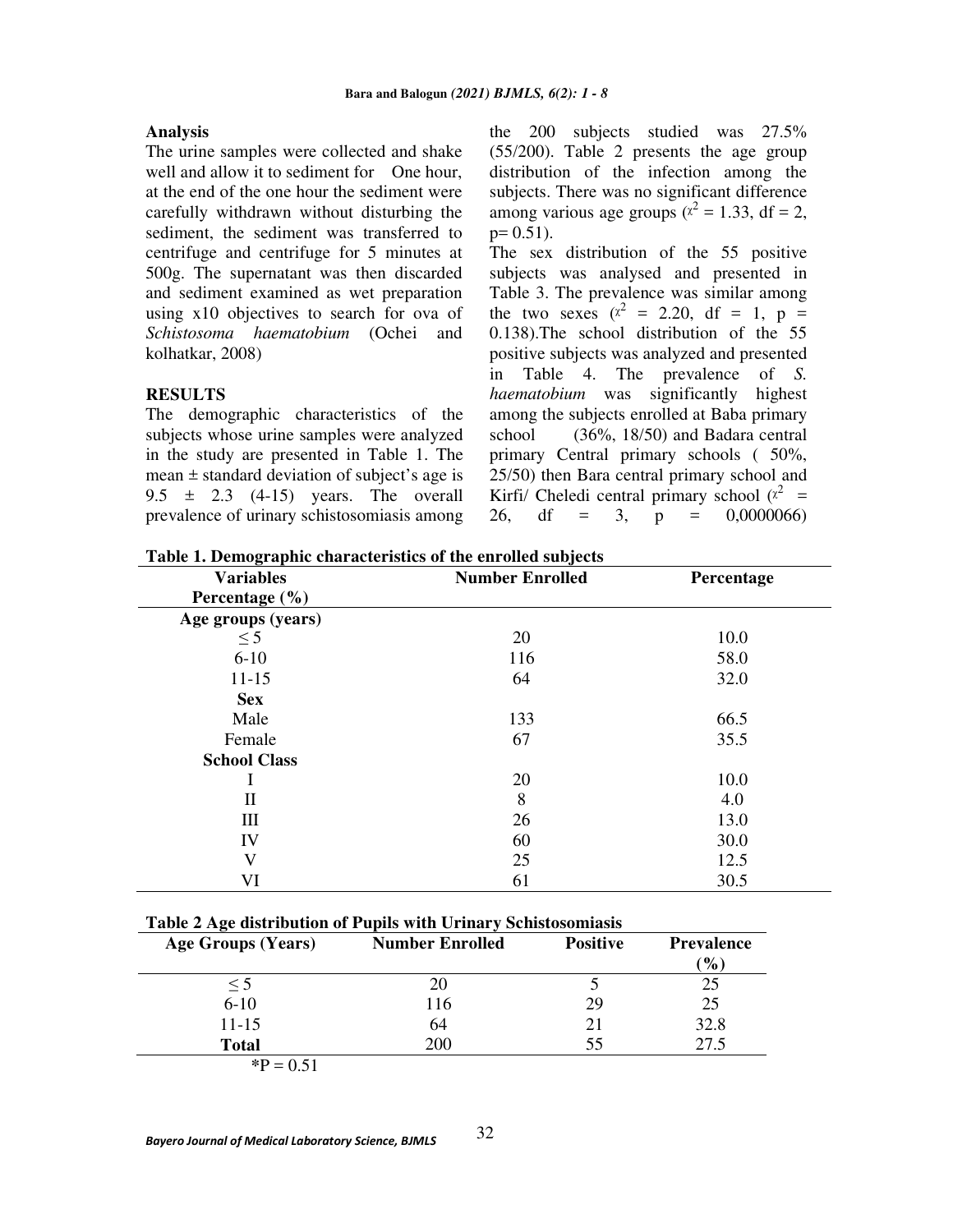#### *Prevalence of Urinary Schistosomiasis among Primary*

| Sex          | Number enrolled | positive | <b>Prevalence</b> % |
|--------------|-----------------|----------|---------------------|
| Male         | 133             |          | 30.8                |
| Female       | 67              | 14       | 20.9                |
| <b>Total</b> | 200             | 55       |                     |
|              | $P = 0.138$     |          |                     |

### **Table 3 Sex distribution of Urinary Pupils with Schistosomiasis**

## **Table 4. Incidence of Urinary Schistosomiasis based on schools**

| <b>Name Of School</b>                 | <b>Number</b>   | <b>Positive</b> | <b>Prevalence</b> $(\% )$ |
|---------------------------------------|-----------------|-----------------|---------------------------|
|                                       | <b>Enrolled</b> |                 |                           |
| Baba Primary School                   | 50              | 18              | 36                        |
| <b>Badara Central Primary School</b>  | 50              | 25              | 50                        |
| <b>Bara Central Primary School</b>    | 50              |                 | 10                        |
| Kirfi /Cheledi Central Primary School | 50              |                 | 14                        |
| <b>Total</b>                          | 200             | 55              | 27.5                      |
| ${}^*P = 0.0000066$                   |                 |                 |                           |

**Table 5. Occurrence or incidence of Urinary Urinary Schistosomiasis among the enrolled subjects based on class** 

| <b>Prim. Classes</b> | <b>Number Enrolled</b> | <b>Positive</b> | <b>Prevalence %</b> |
|----------------------|------------------------|-----------------|---------------------|
|                      |                        | O               | 30.0                |
|                      |                        |                 | 12.5                |
| Ш                    | 26                     |                 | 26.9                |
| IV                   | 60                     | 18              | 30.0                |
|                      | 25                     |                 | 20                  |
| VI                   | 61                     | 18              | 29.5                |
| <b>Total</b>         | 200                    | 55              | 27.5                |

 ${}^{*}\text{P} = 0.85$ 

| <b>Source Of Water</b>   | <b>Number Enrolled</b> | <b>Positive</b> | <b>Prevalence %</b> |
|--------------------------|------------------------|-----------------|---------------------|
| Bore hole                | 40                     |                 | 25                  |
| River/stream             |                        |                 | 73.3                |
| Tap                      | 63                     |                 | 11.1                |
| Well                     | 82                     | 27              | 32.9                |
| <b>Total</b>             | 200-                   | 55              | 27.5                |
| $\overline{\phantom{a}}$ | .                      |                 |                     |

 $*P = 0.000011$ 

# **DISCUSSION**

*Bayero Journal of Medical Laboratory Science, BJMLS*  The prevalence of 27.5% (55/200) recorded in this study is significantly higher than the prevalence of urinary schistosomiasis among preschool children in rural community near Abeokuta, Nigeria (Ekpo *et al*., 2010). However, it is similar to prevalence of 24.3% found in primary school children of Konduga Local Government Area of Borno state (Biu *et al* 2009). The study also shows that the prevalence was significantly highest among the pupils bathing with

river/stream73.3% (11/15). This is an agreement with previous studies that have reported higher prevalence in subjects frequently exposed to the contaminated water 22 % ( Biu *et al* 2000). The study also revealed that the prevalence was statistically highest in subjects enrolled from Baba primary school and Badara primary school 36% (18/5) and 50% (25/50) respectively than Bara primary school and Kirfi/Cheledi central primary school 10% (5/50) and 7% (7/50) respectively.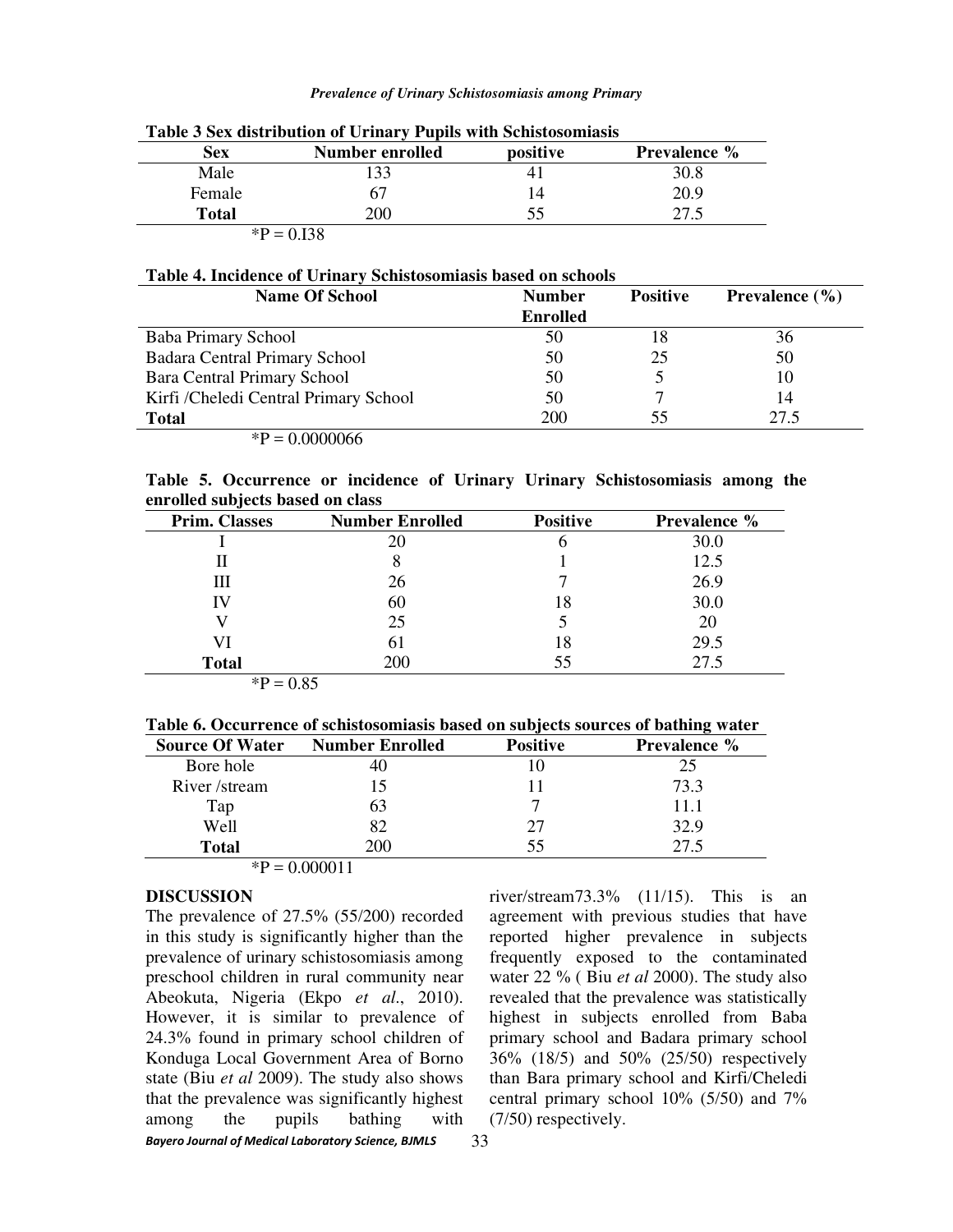This is because The Baba and Badara primary schools were located near river/stream where most children develop the habit of bathing inside. The typical high prevalence observed among school children with males having a higher rate of 30.8 % (41/133) prevalence than their female counterparts having 20.9% (14/67) prevalence. Similar trends have been observed in endemic areas as earlier reported (Ofoezie et al., 2002). The high prevalence observed in males is due to the fact that males tend to go to the river on a regular basis to fetch water for domestic use, play or bath and even fish unlike the females that may not attach any importance to such water contact activities but will prefer to always be at home attending to house chores.

#### **REFERENCES**

- Amamo, T. freeman, G. L., J. R. and Colley, D. (1990). Reduced reproduction efficiency in Mice Schistosomiasis and in uninfected pregnant mice injected with antibodies against *S. mansoni* soluble eggs antigens. *The American Journal of Tropical Medicine and Hygiene* 42:180-185
- Bafani P. J., Mathema, B. Kurepina, N. E. and Kreiswirth, B. N. (2002). Global dissemination of the *mycobacterium tuberculosis* W- Beijing family strains.*Trends in microbiology*  10:45-52*.*
- Beyrerc, Villar J. C., suwanvanick, J. V., Singhs and Baral S.D. (2007). Neglected disease. Civil conflicts and the right to health 370:619 – 666627.
- Biu, A. A., Nwosu, C. O and Akuta, A. (2000). The incidence of human schistosomiasis in Nigeria Maiduguri, northern. Bioscience Residence.Community12:9-11.

### **CONCLUSION**

In conclusion the study revealed a high prevalence of Urinary Schistosomiasis among primary school pupils at Kirfi Local Government Area of Bauchi State, Nigeria. The infection affects both sexes, all aged groups sampled and all schools. However, the prevalence was highest among subject enrolled from two schools that are situated close to the river.

# **ACKNOWLEDGEMENTS**

My humble appreciation and gratitude goes to my supervisor DR. S.T Balogun for his support, guidance, encouragement and time devotion to see the success of this work. May Allah reward him abundantly Ameen. I am grateful to the primary schools Head masters and Secretariate of Kirfi L.G.A and those who help me during my sample collection for all the assistance given.

- Biu A,A., Kolo H,B and Agbadu, E.T (2009) *Nigerian Journal of Parasitology*  24:109-114. 17
- Cheesbrough , M. (2005). District laboratory practice in tropical countries. Cambridge. Cambridge university press.
- Cheesbrough , M. (2006). District laboratory practice in tropical countries. Cambridge. Cambridge university press.
- Centre for Disease Control (2003). Update : Outbreak of severe Acute Respiratory syndrome. Worldwide, 2003. Morbidity and mortality World report 52:241-248.
- Ekpo, UF.,Oluwole, AS., Sam-Wobo, SO., Mafin, CF., (2010). Urinary schistosomiasis among preschool children in a rural community near Abeokuta, Nigeria. Parasite Vectors 3; 58
- Gracio, M. A., Rollison, D., Costa C. and Nhaque, A. T. (1992). Intestinal Schistosomiasis report of the first cases in Guinea Bissau. Transaction of the Royal Society of Tropical Medicine and Hygiene *96-183.*